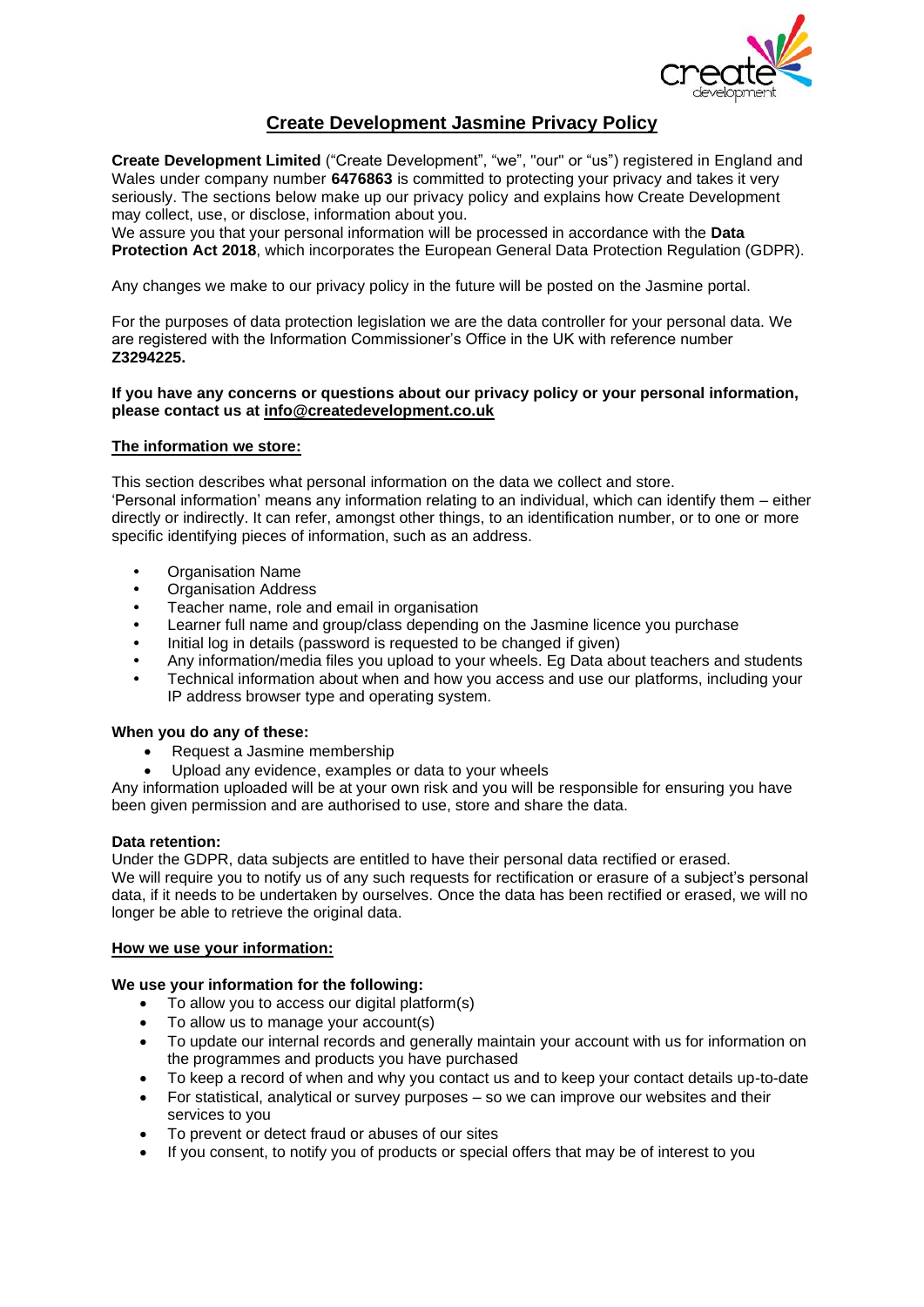

### **How to opt out from receiving marketing and newsletters:**

If you sign up to our newsletter, or ask us to send it to you, we may keep you informed by post, email, text or other electronic means about our products and special offers that we think you'll like. You have the right to ask us not to process your personal information for marketing purposes, or to change your mind at any time.

### **You can opt out by:**

Choosing not to sign up for our newsletter and other marketing offers when you create your account. You can tell us by using our [Contact Us](https://www.createdevelopment.co.uk/contact/) form (don't forget to give full name and email address).

Unsubscribing from our newsletters by following the link on the newsletter (every newsletter we send you will include a link to allow you to opt out)

We'll try our best to process your request promptly, but it may take a few days for your opt-out or unsubscribe request to be changed.

### **Disclosure of your information:**

We may disclose your personal information to our service providers who operate elements of our service and process data on our behalf. These may include businesses who provide technology services such as hosting for our servers and email distribution, and business partners who provide delivery fulfilment services. Where such disclosures are made, this will be under contractual arrangements with us and carried out in accordance with the requirements of UK data protection laws.

In addition, we may disclose your personal information to any successors in title to our business or to a buyer in the event that we or any of our assets are acquired by a third party (as your information may be one of the transferring assets).

Please note, all information/data uploaded on to the Wheels are stored on a live platform which is accessible by Create Development Employees, and temporary staff or subcontractors, they are all subject to confidentiality agreements with ourselves.

We will not disclose any confidential information unless required by law, in which case we will inform you prior to any disclosure unless prevented to by law.

#### **How we protect your information:**

This information gives details of the management of data security in relation to the use of our platforms.

The Jasmine Active platform data is securely uploaded to our Web Partners (Crystal Presentations Limited) based in Birmingham, England. The server platform is set up so that only Crystal can access the server directly, and access can only be obtained from machines with specific key files.

The data processed by Crystal is protected from unauthorised access or disclosure, they have put in place suitable physical, electronic and managerial procedures to safeguard and secure the information they collect online. They ensure everything is password protected, encrypted and only Create Development have the administration rights to the user accounts.

The assessment tool data is securely uploaded to our Web Partner (Writemedia Solutions Limited). Data is hosted in a Tier 3 data centre in Maidenhead, England.

The data processed by Wrtiemedia is protected from exposure by 24 x 7 x 365 Manned Security & Monitoring, Biometric access policies, internal and external CCTV systems, and security breach alarms, Cisco Firewalls & SSL Encryption.

Both platforms upload data using industry standard SSL encryption. A unique identifier is configured to ensure the information is linked to the correct account.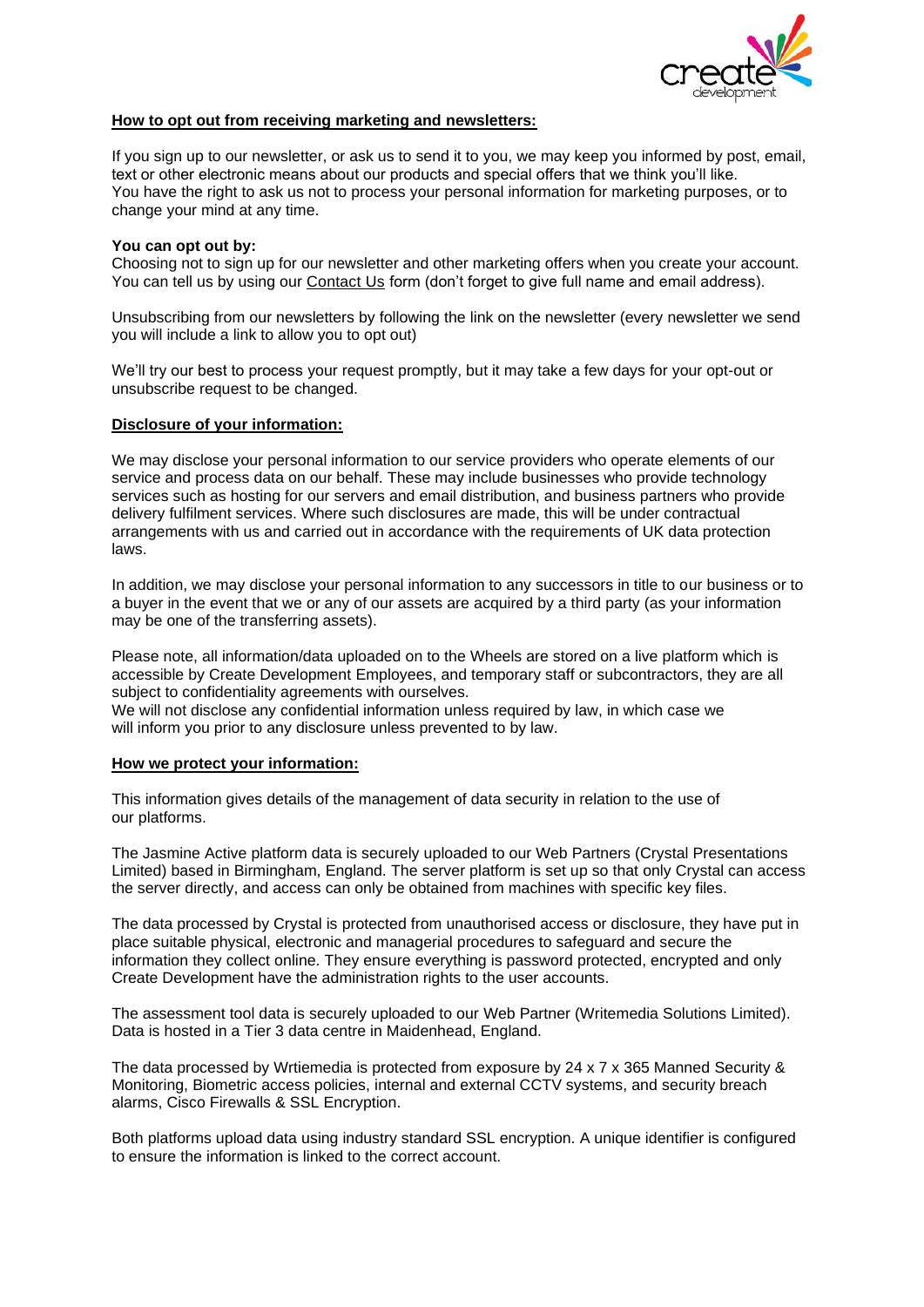

In processing your data, we will use appropriate organisational and technical measures including:

- **•** Encryption
- **•** Pseudonymisation
- **•** Resilient processing
- **•** Backing up of personal data

Only the user knows their password as all passwords within the platforms are encrypted. No user-specific data is collected by Crystal, Writemedia or any third party.

# **Your rights**

Under certain circumstances, by law you have the right to:

- Request access to your personal data (commonly known as a "data subject access request"). This enables you to receive a copy of the personal data we hold about you and to check that we are lawfully processing it.
- Request correction of the personal data that we hold about you. This enables you to have any incomplete or inaccurate information we hold about you corrected.
- Request erasure of your personal data. This enables you to ask us to delete or remove personal data where there is no good reason for us continuing to process it.
- You also have the right to ask us to delete or remove your personal data where you have exercised your right to object to processing (see below).
- Object to processing of your personal data where we are relying on a legitimate interest (or those of a third party) and there is something about your particular situation which makes you want to object to processing on this ground.
- Request the restriction of processing of your personal data. This enables you to ask us to suspend the processing of personal data about you, for example if you want us to establish its accuracy or the reason for processing it. You can also withdraw your consent, where this is the basis for our processing your data (without affecting the lawfulness of our previous processing based on consent).
- Request the transfer of your personal data to another party.

Please note that the above rights are not absolute, and we may be entitled to refuse requests where exceptions apply.

# **Cookies**

# **Our cookie policy:**

The sections below make up our cookies policy. By using our websites, you consent to cookies being used in accordance with this cookies policy. This policy also explains how you can opt out of the use of cookies on our websites.

# **What cookies are:**

Cookies are small files that are downloaded onto your computer, mobile, or other device when you access certain websites. Cookies allow a website to recognise your device. They help your browser to navigate through the website by allowing you to sign in automatically and by remembering settings you selected during earlier visits (among other functions). Cookies don't harm your computer or device.

Most web browsers automatically accept cookies. Unless you've adjusted your browser settings to refuse cookies, cookies will be sent when you access our websites. Find out how to do this, in our 'How to change your cookie settings' section below.

You can learn more about cookies by visiting [allaboutcookies.org.](http://www.allaboutcookies.org/)

#### **How we use cookies:**

Cookies help us to provide you with a good experience when you browse our websites. They allow you to make full use of our online shopping and personalised features.

We don't use cookies to collect or record information such as your name, address or payment details.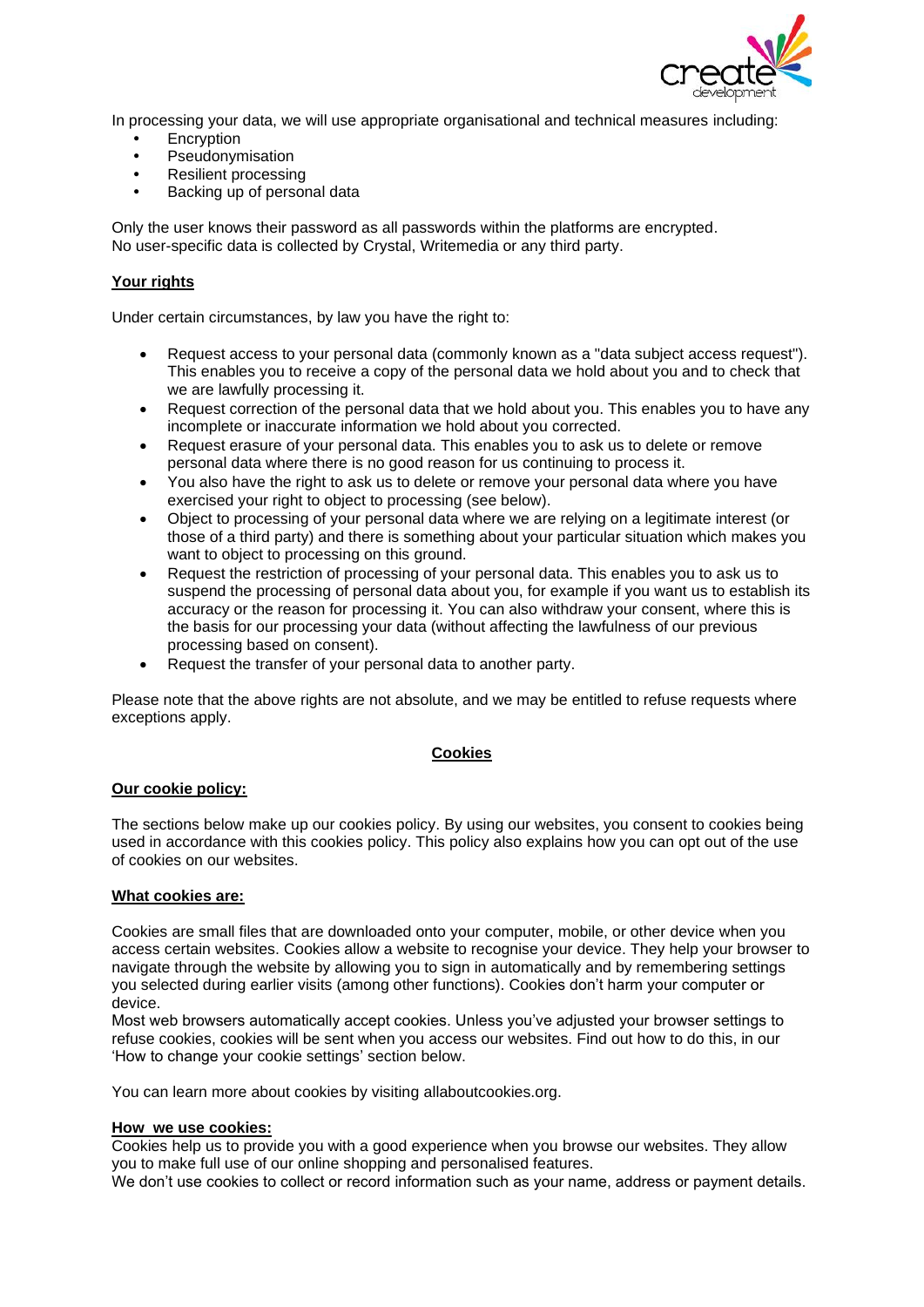

### **Here's how we use cookies:**

- **•** For essential technical reasons
- **•** To distinguish you from other website users.
- **•** Target advertising towards you based on what you like and what you view and search for
- **•** To collect statistical and analytical information about how visitors use our websites so we can improve the way our sites work and to measure the success of our competitions and campaigns
- **•** To enable us to fulfil our contractual obligations to third parties.

#### **The types of cookies we use:**

### **We use both 'persistent' and 'session' cookies:**

- **• Persistent cookies** are stored by your browser and on your device until their set expiry date (unless you delete them first)
- **• Session cookies** expire as soon as you close your web browser

### **We use some, or all, the following types of cookies on our sites:**

**Strictly Necessary Cookies:** These are essential cookies. They're used to carry out requests you make when you use our sites – for example, remembering information provided by you, such as the items you've put in your shopping bag. If you choose to opt out of getting these cookies, then won't be able to use our sites properly. You'll still be able to browse, but you won't be able to put anything in your shopping bag or buy it.

**Performance Cookies:** These cookies allow us to collect data about the way you've used our websites, so we can record information about what you've viewed. We use these cookies to measure if our customers are getting the most from our sites. We then use this information to improve our sites and help us understand how our customers move around them. These cookies may also be provided by a third party analytic tool, but will only be used for purposes related to our websites.

**Functionality Cookies:** These cookies allow websites to remember choices you've previously made that are specific to you – for example your country selection, language preferences or when you choose to remain signed-in.

**Targeting Cookies:** These cookies remember information regarding how you've used our websites and other websites, so that we can show you promotional and other targeted information based upon the things you like and what you've searched for and viewed.

**Web Beacons:** We place small images or 'beacons' on many of the pages on our website and in online advertising with third parties. We use these beacons, in connection with cookies, to collect nonpersonal data on the usage of our website. This includes (amongst other things) the date and time of your visit, the pages you looked at, the page you came from, the type of browser, the type of operating system and the domain name of your internet service provider (ISP). This information is collected about thousands of site visits and analysed as a whole and is useful in many ways, including tracking the performance of our online advertising (such as online banner ads) and to determine where to place future advertising on other websites.

**Google Analytics Cookies:** Our sites use Google Analytics, a web analysis tool provided by Google Inc. ('Google'). Google Analytics uses cookies to track your use of the website. This information (including your IP address) is sent to Google's servers in the USA where it's used to prepare analysis and reports for us on the use and effectiveness of our websites. Google will not associate your IP address with any other data held by them. Visit [Google Support](https://support.google.com/analytics/answer/181881?hl=en) to learn more about Google Analytics, including browser tools to prevent this tracking.

We're constantly developing our site, so the cookies we use may change from time to time. If you'd like a list of the cookies we're currently using, please use our [Contact Us](https://www.createdevelopment.co.uk/contact/) form.

**Flash cookies:** We may display video content on this website using third party sites such as Adobe and Vimeo, who may use Flash cookies to improve your experience. If you want to disable or delete a Flash cookie, please visit their [global security settings.](https://www.macromedia.com/support/documentation/en/flashplayer/help/settings_manager04.html#117502)